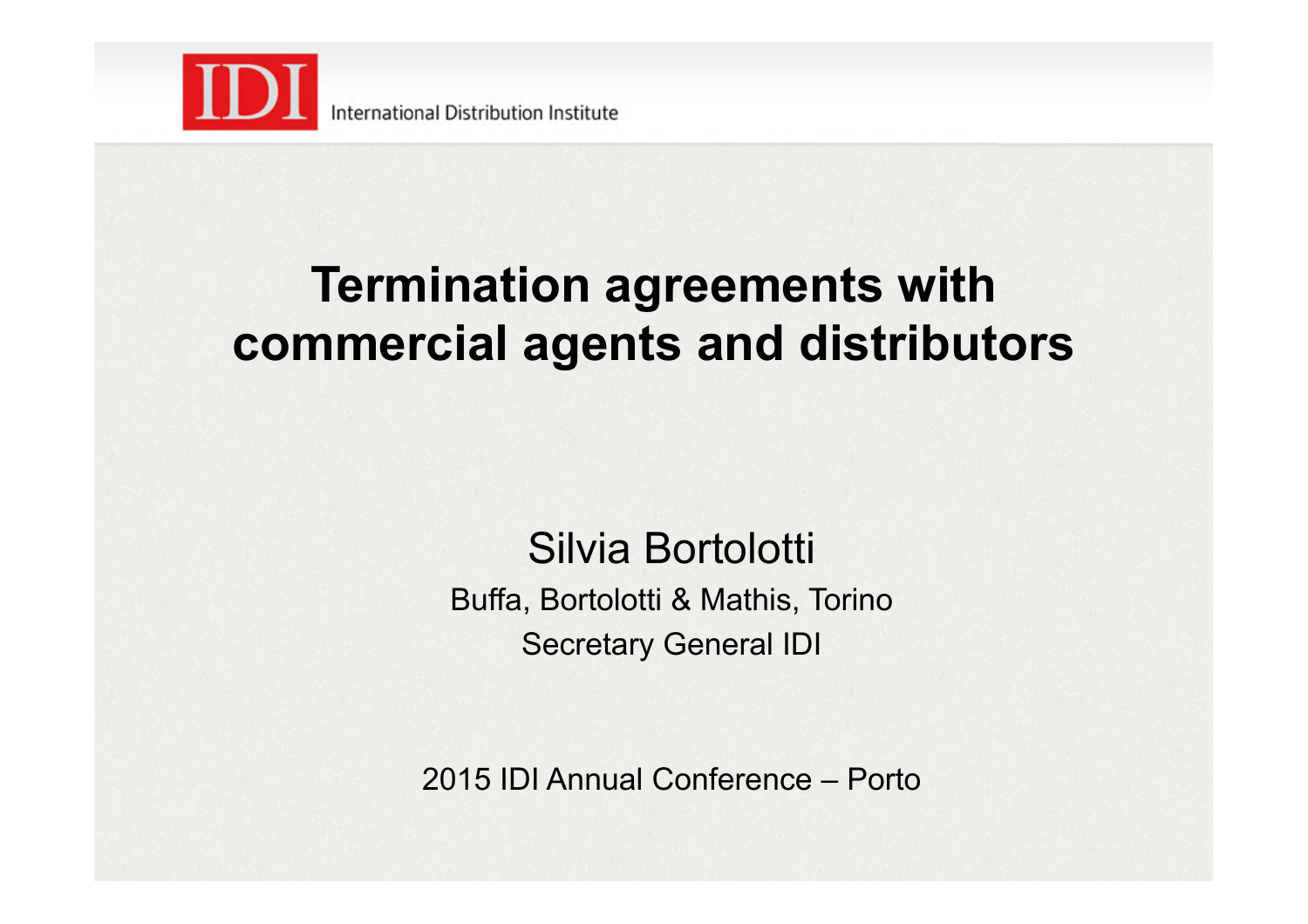

### **The most common situation:**

Termination by the principal/supplier, followed by either:

-a settlement agreement; or -a Court/arbitral litigation.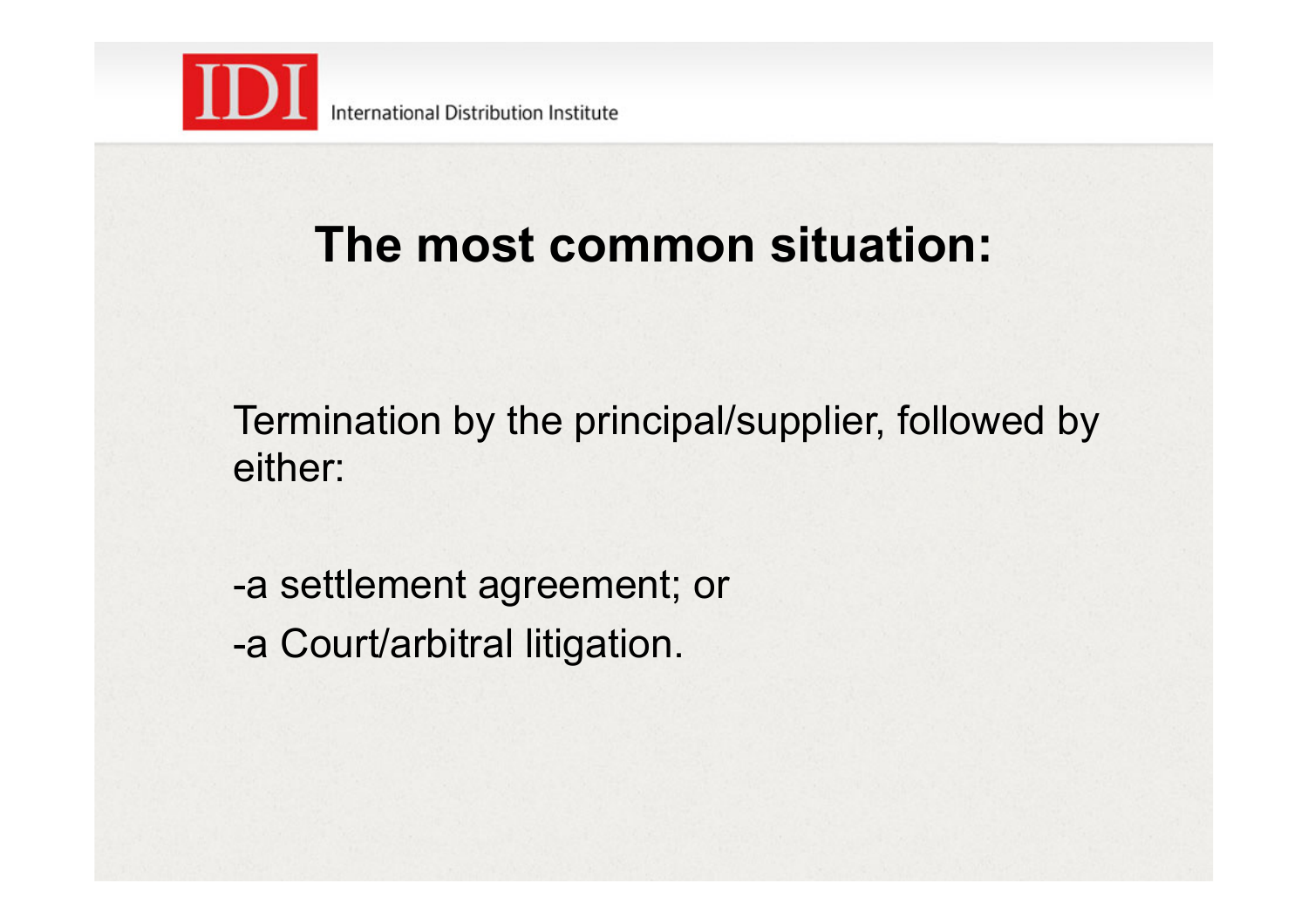

# **Possible reasons for preferring a termination agreement (1):**

- Avoiding litigation;
- Not loosing the clientele;
- No chances/difficulty to terminate the contract;
- Not possible to monetize the notice period;
- Agent/distributor's network;
- Post-contractual obligation non to compete;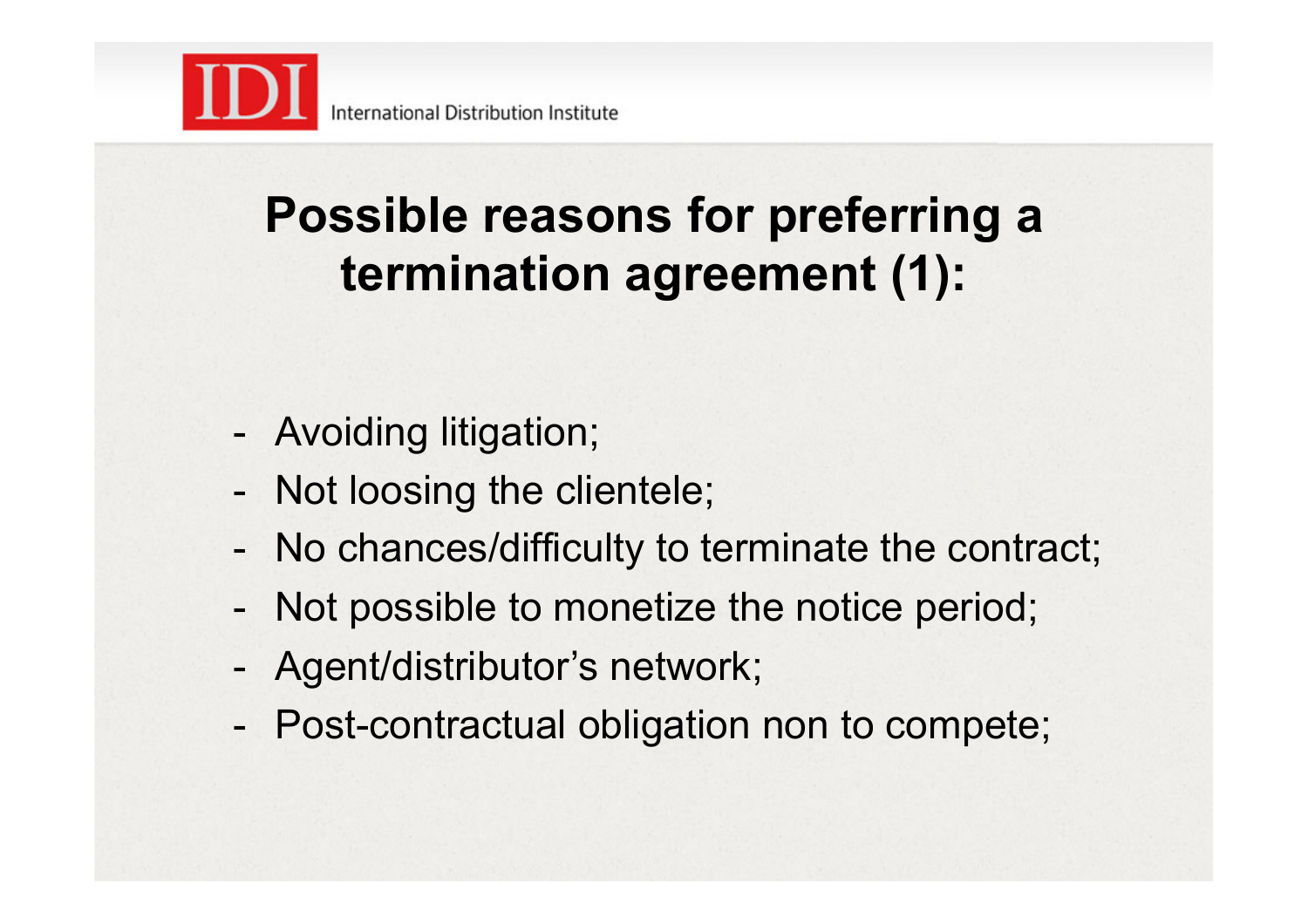

# **Possible reasons for preferring a termination agreement (2):**

-Ancillary activities provided by the agent/ distributor in the territory;

- -Stock of products;
- -Pending orders;
- -Trademarks and other IP rights;
- -Distributor's financial difficulties.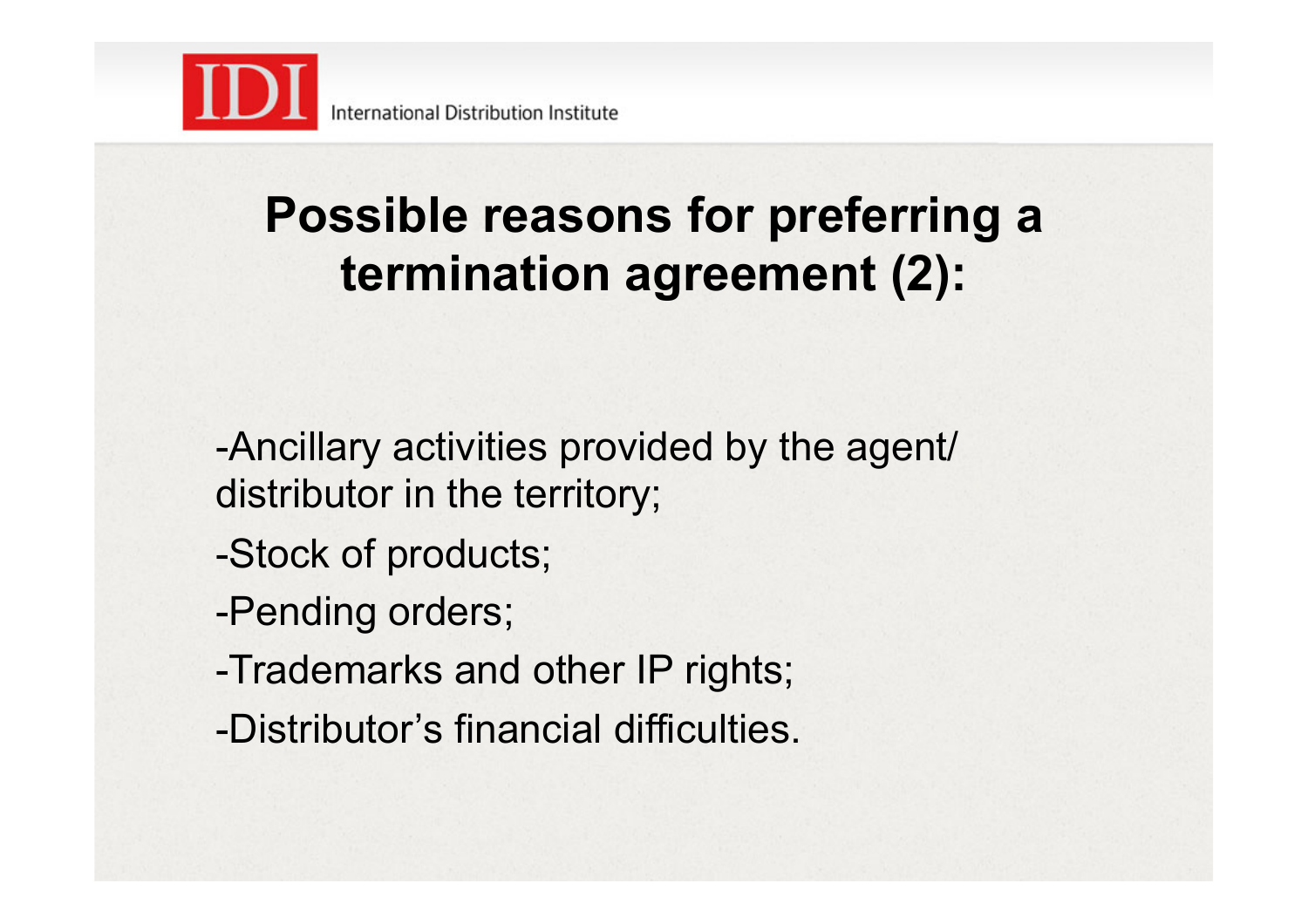

# **Main object:**

- Goodwill indemnity possibly due to the agent or to the distributor;
- Possible damages;
- Possible investments to be recovered.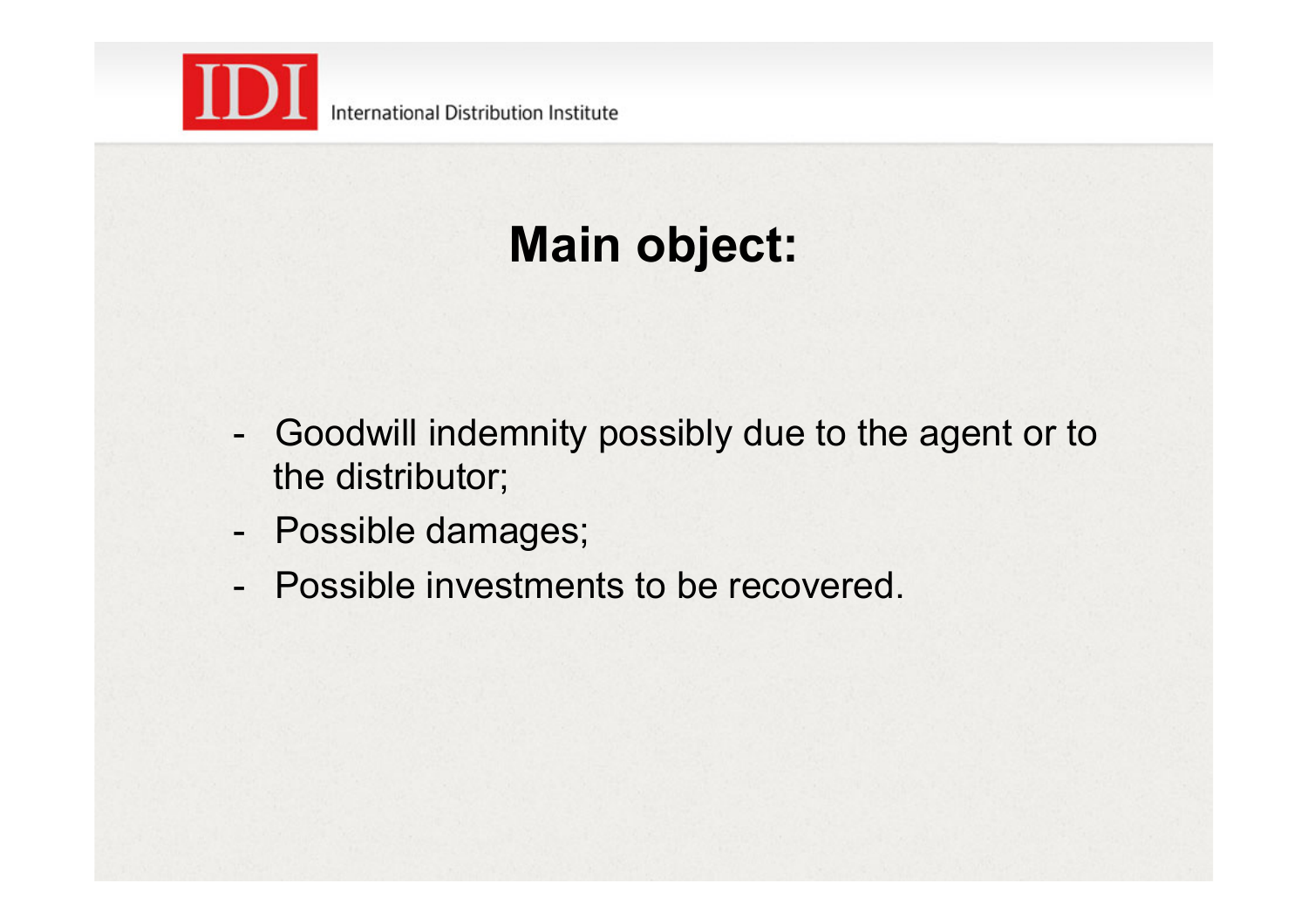

#### **Commercial agents Goodwill indemnity and notice period**

#### **Article 19 of Directive 653/86:**

The parties may not derogate from Articles 17 and 18 to the detriment of the commercial agent before the agency contract expires.

#### **Article 15.2 of Directive 653/86:**

The period of notice shall be one month for the first year of the contract, two months for the second year commenced, and three months for the third year commenced and subsequent years. The parties may not agree on shorter periods of notice.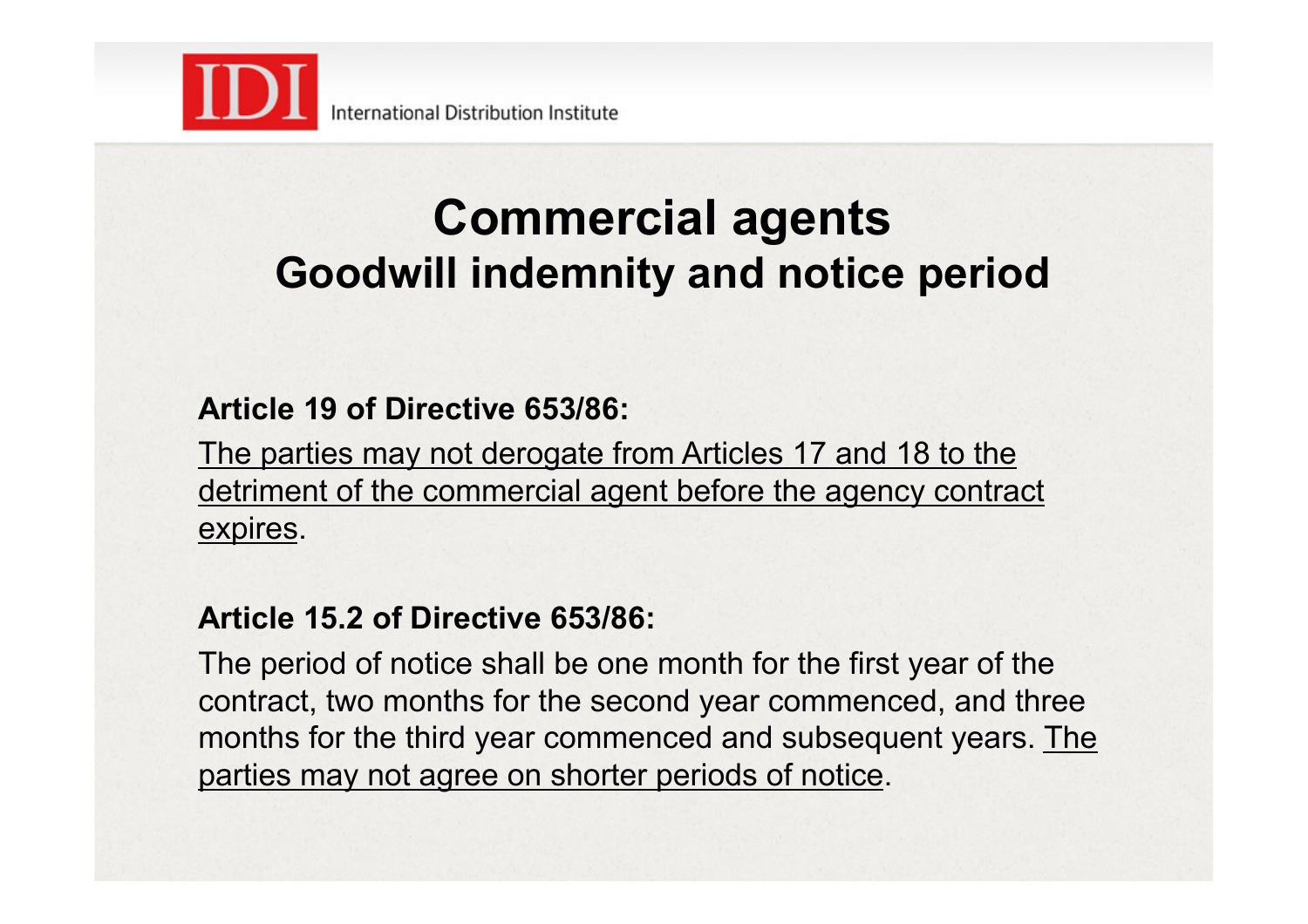

# **Italy:**

**Termination agreements or settlements** with agents-individuals or "partnerships" where the activity is mainly performed personally by an individual **can be challenged** by the agent **within 6 months.** 

(Article 2113 civil code)

Such risk is avoided if those agreements are signed by the parties before either the Provincial Office of Employment ("direzione provinciale del lavoro") or the Trade Unions.